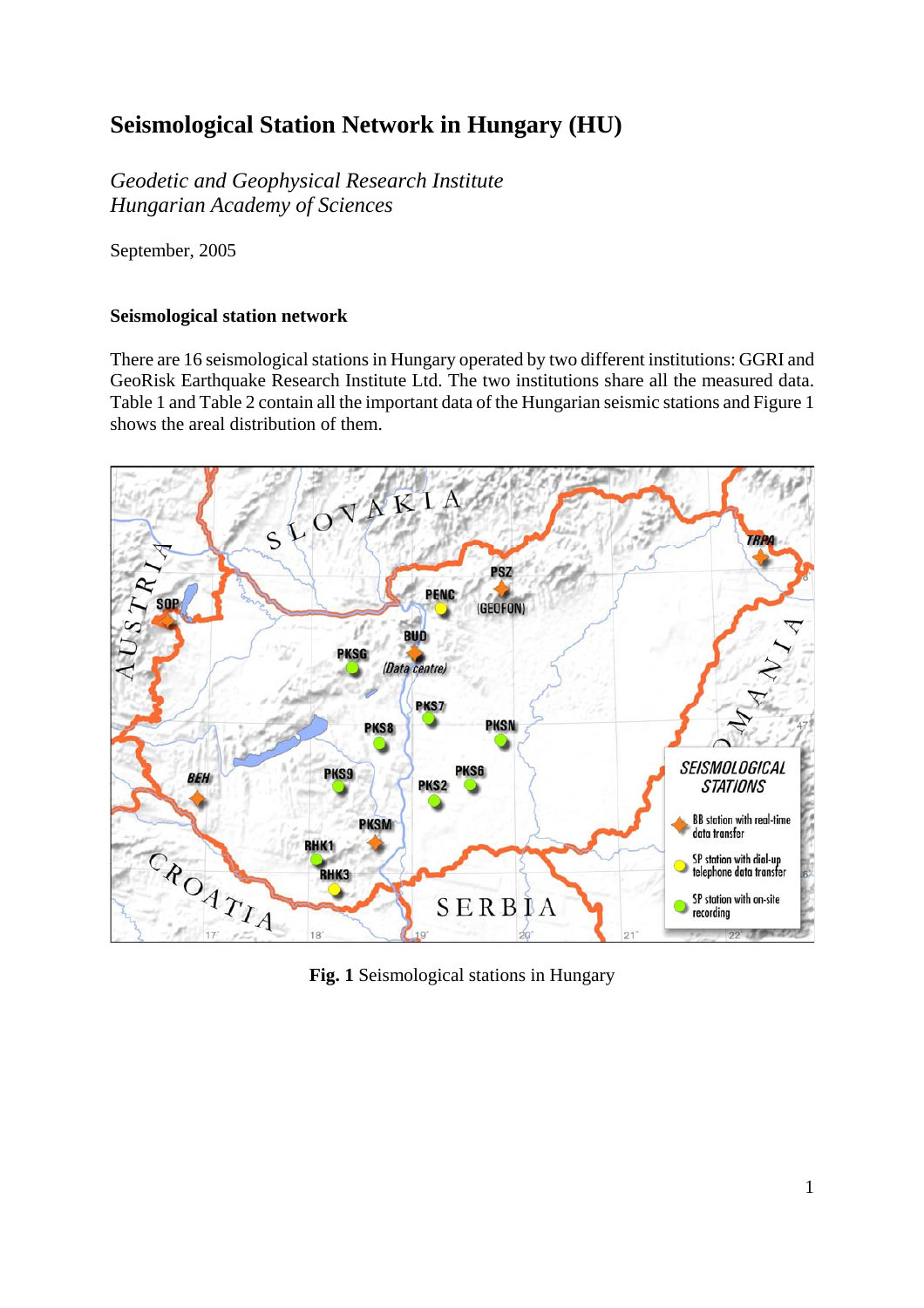| Code            | Latitude<br>(N) | Longitude<br>(E) | Elev.<br>(m) | <b>Station</b><br>type<br>(1) | Sensor<br>type<br>(2) | <b>Recording</b><br>equipment<br>(3) | <b>Recording</b><br>(4) | Org.<br>(5)     | Data streams                  |
|-----------------|-----------------|------------------|--------------|-------------------------------|-----------------------|--------------------------------------|-------------------------|-----------------|-------------------------------|
| <b>BEH</b>      | 46.4703         | 16.7756          | 310          | 3C <sub>BB</sub>              | STS-2                 | $PS-6-24+$<br>SeisComP PC            | $D - C$                 | GGKI            | SH, BH, LH,<br>VH             |
| <b>BUD</b>      | 47.4836         | 19.0239          | 196          | 3C <sub>BB</sub>              | STS-2                 | $PS-6-24+$<br>SeisComP PC            | $D - C$                 | GGKI            | SH, BH, LH,<br>VH             |
| <b>PKSM</b>     | 46.2119         | 18.6413          | 170          | 3C <sub>BB</sub>              | STS-2                 | $0380 +$<br>SeisComP PC              | $D - C$                 | GGKI            | HH (trig.), SH,<br>BH, LH, VH |
| <b>PSZ</b>      | 47.9184         | 19.8944          | 940          | 3C <sub>BB</sub>              | STS-2                 | $PS-6-24+$<br>SeisComP PC            | $D - C$                 | GEOFON-<br>GGKI | SH, BH, LH,<br>VH             |
| S <sub>OP</sub> | 47.6833         | 16.5583          | 260          | 3C <sub>BB</sub>              | $STS-2$               | $PS-6-24+$<br>SeisComP PC            | $D - C$                 | GGKI            | SH, BH, LH,<br>VH             |
| <b>TRPA</b>     | 48.1297         | 22.5476          | 154          | 3C <sub>BB</sub>              | STS-2                 | $PS-6-24+$<br>SeisComP PC            | $D - C$                 | GGKI            | HH (trig.), SH,<br>BH, LH, VH |

*Table 1* Broadband seismic stations, instrumentation and lithology

*Table 2* Short period seismic stations, instrumentation and lithology

| Code             | Latitude<br>(N) | Longitude<br>(E) | Elev.<br>(m) | <b>Foundation</b> | <b>Station</b><br>type<br>(1) | <b>Sensor type</b><br>(2) | <b>Recording</b><br>equipment<br>(3) | <b>Recordina</b><br>(4) | Org.<br>(5) |
|------------------|-----------------|------------------|--------------|-------------------|-------------------------------|---------------------------|--------------------------------------|-------------------------|-------------|
| <b>BUD</b>       | 47.4836         | 19.0239          | 196          | dolomite          | 3C SP                         | LE-3D                     | MARS-88/MC                           | $D - E$                 | GGKI-GR     |
| PENC             | 47.7905         | 19.2817          | 250          | alluvium          | 3C SP                         | $LE-3D$                   | MARS-88/MC                           | $D - E$                 | GGKI        |
| PKS <sub>2</sub> | 46.4920         | 19.2131          | 106          | sand              | 3C SP                         | $LE-3D$                   | <b>MARS-88/OC</b>                    | $D - E$                 | GR          |
| PKS6             | 46.5998         | 19.5645          | 120          | sand              | 3C SP                         | $LE-3D$                   | <b>MARS-88/OC</b>                    | $D - E$                 | GR          |
| PKS7             | 47.0473         | 19.1609          | 95           | mud               | 3C SP                         | $LE-3D$                   | <b>MARS-88/OC</b>                    | $D - E$                 | GR          |
| PKS8             | 46.8787         | 18.6765          | 135          | rhyolite tuff     | 3C SP                         | $LE-3D$                   | <b>MARS-88/OC</b>                    | $D - E$                 | GR          |
| PKS9             | 46.5870         | 18.2789          | 240          | <b>loess</b>      | 3C SP                         | $LE-3D$                   | <b>MARS-88/OC</b>                    | $D - E$                 | GR          |
| <b>PKSG</b>      | 47.3918         | 18.3907          | 200          | dolomite          | 3C SP                         | LE-3D                     | <b>MARS-88/OC</b>                    | $D - E$                 | GR          |
| <b>PKSN</b>      | 46.8972         | 19.8673          | 110          | sand              | 3C SP                         | LE-3D                     | <b>MARS-88/OC</b>                    | $D - E$                 | GR          |
| RHK1             | 46.0948         | 18.0720          | 297          | limestone         | 3C SP                         | $SS-1$                    | K2                                   | $D - E$                 | GGKI-GR     |
| RHK3             | 45.8885         | 18.2521          | 420          | limestone         | 3C SP                         | $LE-3D$                   | MARS-88/MC                           | $D - E$                 | GGKI-GR     |

(1) 1C – one component vertical seismometer; 3C – three component seismometer

SP – short period seismometer; BB – broad band seismometer; LP – long period seismometer

(2) STS-2 – Streckeisen broad band seismometer

LE-3D – Lennartz three directional 1Hz geophone

SS-1 – Kinemetrics 1Hz seismometer

- Kirnos 12 s long period seismometer
- (3) MARS-88 product of Lennartz electronic PS-6-24 –Earth Data digitizer Q-380 – Quanterra data acquisition system SSR-1 and K2 – product of Kinemetrics Inc. SeisComP – Seismological Communication Processor (GEOFON)
- (4)  $D -$  digital;  $C -$  continuous recording;  $E -$  event recording
- (5) GEOFON Network of GeoForschungsZentrum (Potsdam, Germany) GGKI – Geodetic and Geophysical Research Institute, HAS (Budapest, Hungary) GR – GeoRisk Earthquake Research Institute Ltd. (Budapest, Hungary)